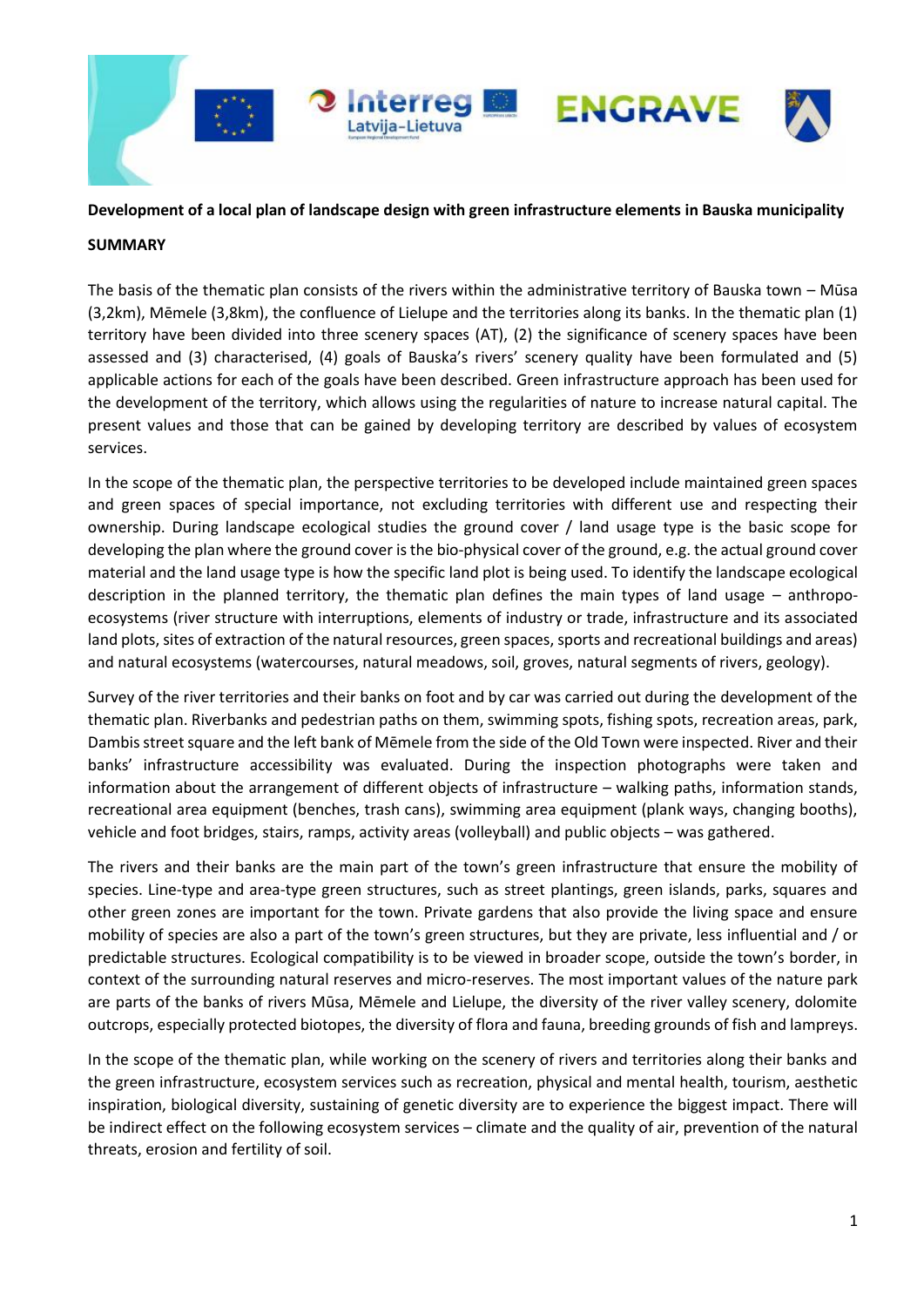The thematic plan of the Bauska town river scenery and green infrastructure is designed according to the local municipality's level of planning. The thematic plan is of medium level nature that includes proposals for the development of Bauska town's rivers' visual identity and brand, as well as detailed solutions for the design of landscape elements.

Vision of Bauska's river scenery and green infrastructure development is territory with city specific cultural environment and landscape, whereby ensuring natural, social and cultural-historical infrastructure a balance between human and nature, development and creating is maintained. Based on the four parameters of scenery quality – (1) scenery aesthetics, (2) natural functionality of rivers' and its' territories along their bank, (3) scenery multifunctionality and (4) recreation opportunities – scenery quality goals have been identified: (1) to promote the integration of ecosystem services into the spatial structure of green infrastructure and (2) to improve the spatial structure of the blue infrastructure and its natural functionality.

The goals of Bauska's rivers' scenery quality are formulated by studying the tendencies of scenery development, evaluating the effect on the scenery and the influence of the scenery on the quality of life as well as society's demands regarding the qualities of the nearby rivers' scenery. The key qualities of the thematic plan's Bauska's rivers' scenery are scenery aesthetics, functionality of rivers and territories along its banks, scenery multifunctionality and recreation. The qualities of scenery and green infrastructure are characterized by scenery indicators that allow to evaluate the whole of natural conditions and to imagine the visual form of the scenery.

The thematic plan proposes scenarios for the development of river scenery and green infrastructure in the scopes of the town, the outskirts and the activity centres. Each of the development scenario scopes studies and illustrates the proposed vision, scenery aesthetics, functional connectivity, natural functionality of the rivers and territories along its banks and recreation. The planning instruments of scenery in the scope of the town's scenario look at development proposals both inside the Bauska town's municipality and in the outskirts of the town, including the scope of all-inclusive planning grid. It is possible to predict the development of the town's green infrastructure in accord with the nature of urban development, functions, services and to identify gains and values. The scenery planning instruments in the scope of the outskirt's scenario plan the development proposals for the most impulsive spots of the town and the rivers. The main nodes of the outskirts are of strategic importance both in the scope of the town and outside of it. The existing nodes of the outskirts are planned as the main nodes of Mūsa, Mēmele and their confluence and their interactions will stimulate an enhanced bond between the ecosystem and society's gain. The existing and planned elements and processes will enable multiple functions that will become the basis for a new range of services. The scenery planning instruments in the scope of the activity centre plan the proposals for the development of Mūsa, Mēmele and their confluence in the administrative territory of Bauska town's municipality. The green infrastructure proposals provide the Bauska town with an effective design which is a forward-looking instrument for planned development. The proposals for the development of the green infrastructure in the scope of activity centre envision increasing the natural capital, economic and social wellbeing, regenerate the link between the existing natural territories and increasing the general ecological quality of the urban space. The proposals of river scenery and green infrastructure entail preservation of the existing ecosystems so that they could continue providing valuable services to the society.

The thematic plan gives suggestions for the brand image of the river scenery that highlights the importance of rivers in the Bauska town and integrates river scenery as recreational territories in the town's public exterior space because nowadays it is hard to imagine a successful locality without a strong brand image to compete with existing local, regional and international objects. According to proposals for development the river scenery brand image is to be developed in all the base territory and outside of it, to create a unified brand identity network. The brand image is based on four processes that shape the Bauska rivers' identity – face, personality, culture and relationships. The brand defines its target audience, personality, represented principles and creates a brand image recognizable to the society.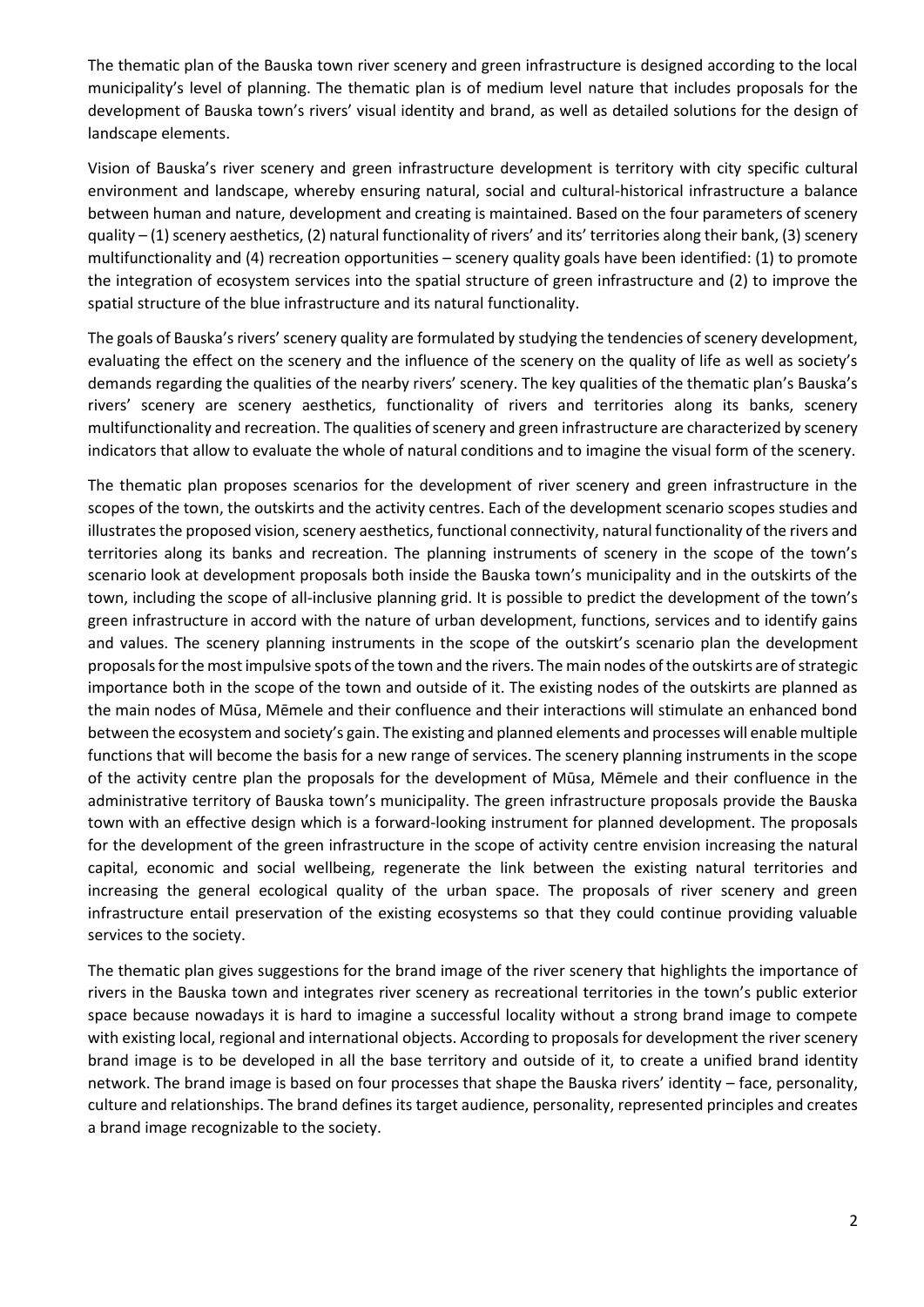In the scope of the thematic plan proposals for the development of the scenery and green infrastructure have been created where scenery space have been chosen as the unit of scenery planning. Scenery spaces of local scale identify, characterize and evaluate the development of Bauska town's river scenery and green infrastructure in the planning territory. By distinguishing the scenery spaces during the planning process they help with identifying and planning of unified scenery space by tying together different scenery elements and base the planning not only on separate objects but also applies it to the scenery space as a whole. Distinguishing and characterization of scenery spaces gives the territories an identity that is based on specific properties and values that have been strengthened and changed during the planning process. In the scope of the thematic plan Bauska town's river territories have been divided into three scenery spaces, based on the character, natural base, cultural-historical heritage and their location within the context of the town: zone AT1 along the banks of Mūsa river, zone AT2 around the confluence of rivers Mūsa and Mēmele, zone AT3 along the banks of Mēmele river. Each scenery space is further classified into three interconnected scenery space segments – AT1-a, AT1-b, AT1-c, AT2-a, AT2-b, AT2-c, AT3-a, AT3-b, AT3-c.

The scenery space segments are distinguished by their functional plan and name which, according to the plan, is thematically related to properties of water. The functional solution assigns the function of development to the scenery space in question, the thematic solution gives the functional scenery space segment its activity properties. The characteristics and evaluation of the scenery spaces for the development of Bauska town's river scenery and green infrastructure proposed by the thematic plan mark further growth in the area. The scenery space AT1 characterizes the banks of the Mūsa river. Its character and mood are governed by the existing profile of the Mūsa river valley which is wide and accessible. The thematic plan divides the scenery space into segments by function and thematic name – AT1a: Festival-Whirlpool, AT1-b: Health-Refreshment, AT1-c: Recreation in nature-Waves. Scenery space AT2 characterizes the confluence of rivers Mūsa and Mēmele. The character and mood of the space is governed the Bauska castle, its park and the nature park "Bauska". The existing profile of the Mūsa and Mēmele rivers is both wide and narrow, hard to oversee and partially accessible. The thematic plan divides the scenery space into segments by function and thematic name – At2-a: Front of Bauska castle-Rapids, AT2-b: Bauska castle and park-Reflection of 15th and 16th centuries, AT2- c: Islands-Sunset.

The scenery space AT3 characterizes the banks of the river Mēmele. Its character and mood is governed by the buildings of the Old Town on the left bank of the river Mēmele. The existing profile of the Mēmele river is narrow, easy to oversee and inaccessible. The thematic plan divides the scenery space into segments by function and thematic name – AT3-a: Old Town-

Reflection of 16th and 17th centuries, AT3-b: The promenade of Mēmele-Flow, AT3-c: The arch of Mēmele-Sunrise. The scenery space segments in the scope of the thematic plan identify the functional and thematic plan and activities. The functional plan includes the characterization of the infrastructure to be developed – infrastructures of accessibility, facilities, information, lighting, plantings and construction. Each of the planned infrastructures provide guidelines for design which indicate the planned location, name, constructive solutions, technical parameters and special rules for the facility. One of the most important factors of success in the development of the river scenery and green infrastructure is identifying and engaging in the development of the area the largest possible number of entrepreneurs, partners and concerned people. Engaging the citizens, popularization of the cultural-historical heritage is one of the main goals of the whole development process. In the case of positive development of the river scenery and green infrastructure the activity level of citizens and users will have risen and awareness and knowledge about the diversity of nature and cultural historical values around them will be increased. The inhabitants and users of the riverbanks will be able to identify themselves with the area along the rivers of Bauska and will be the ambassadors of their activity centre.

The development of open-to-innovations and competitive business environment is closely connected to the overall economic situation but it cannot be denied that the guarantee of success lies within creativity and longterm planning as well as in the motivation of the public and private sectors to think and act creatively. The cooperation principle of public partners can become the main driving force towards successful economic growth. In the scenario of a positive territory development the area among the banks of Bauska's rivers has the